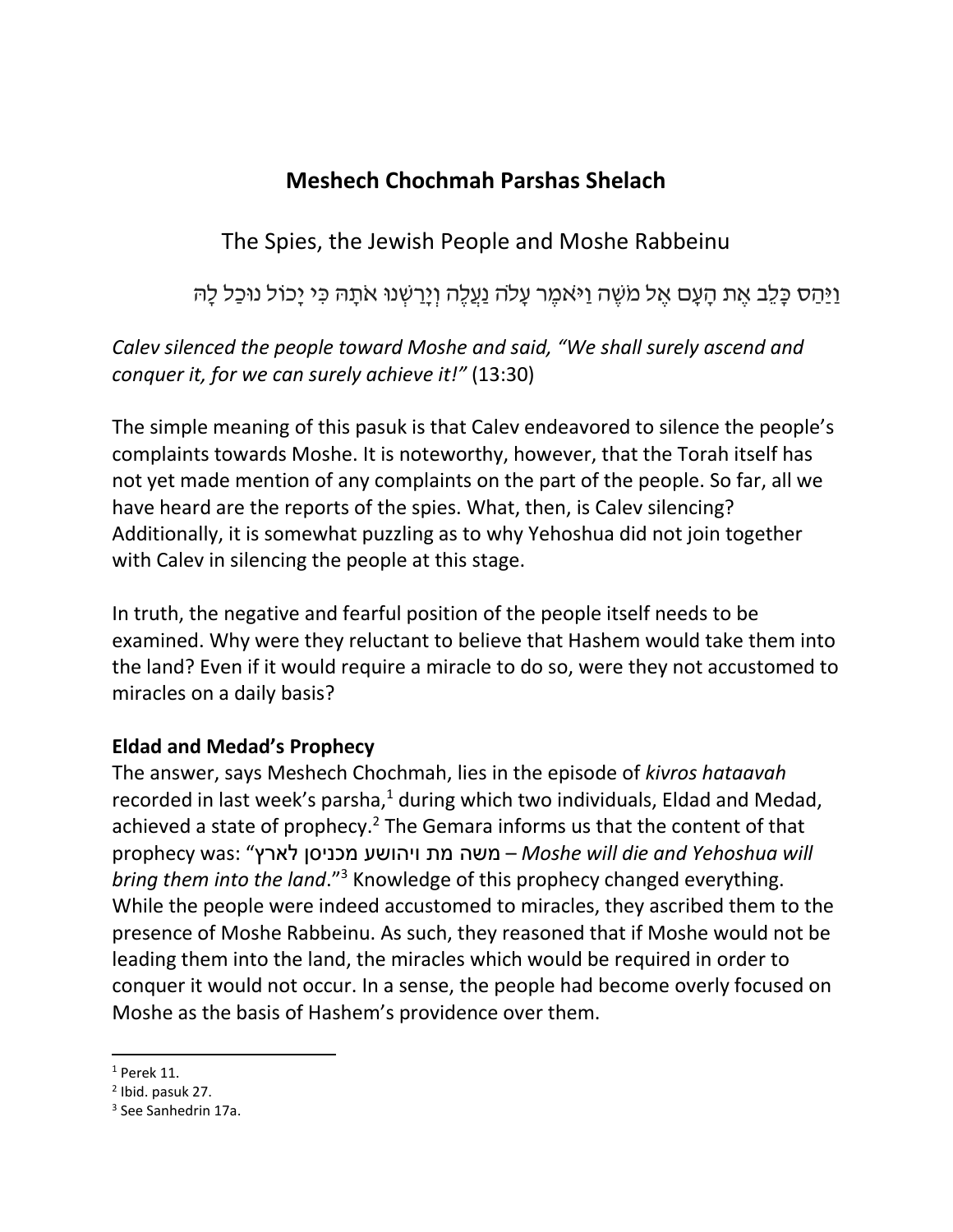It was this focus that Calev needed to disrupt. This is what the pasuk means when it says "Calev silenced the people *toward Moshe*," i.e. he sought to silence and neutralize the state into which they had entered where they were "toward Moshe" – exclusively focused on him and his elevated status as the reason behind all their miracles.

This is the meaning of Calev's emphasis "*We* shall surely ascend… for *we* can surely achieve it." Calev was asserting that the Jewish people themselves were worthy recipients of Hashem's miracle, even without Moshe Rabbeinu. Indeed, in many respects, the spiritual relationship between Moshe and the people was just the opposite, whereby his level was dependent upon theirs. Thus, we find, for example, that during the years in the wilderness when the people were in a state of disfavor, Moshe's own communication with Hashem was also on a much lower  $level.<sup>4</sup>$ 

#### **"On your account"**

 $\overline{a}$ 

Taking this idea one stage further, the Meshech Chochmah explains that it was this very fixation with Moshe that was the cause of his inability to bring the people into the land. While the generation in which he lived yet witnessed the fact that he was a physical being who had children, future generations might mythify him into an entirely spiritual being, perhaps even a deity, ascribing the miraculous entry onto the land to his independent power. To this end, it was already decided at this stage that he would enter the land, a decision that was rendered irrevocable by it being communicated to and voiced by other prophets. This is the meaning of Moshe's words later on in Chumash Devarim, where he – גַּם בִּי הִתְאֲנֵף ה' בְּגְלַלְכֶם לֵאמֹר גַּם אֲתַּה לֹא תַבֹּא שָׁם" :says to the people Hashem also became angry with me on your account saying, 'Also you will not come there'." Moshe refers to his inability to enter the land as being "on account of the Jewish people," since it is was on account of their potential drastic misinterpretation of the implications of his leading them in.<sup>5</sup>

There is a very tragic irony here, for it was the problem of the people's fixation with Moshe that led to his being unable to bring them into the land. This inability

<sup>4</sup> See Mechilta Parshas Bo, cited in Rashi to Vayikra 1:1 s.v. *leimor*.

<sup>5</sup> There is a certain chiddush in this interpretation, for although Moshe reference to himself not entering the land follows his discussion of the people not entering, his inability (in the form of Eldad and Medad's prophecy) actually preceded theirs (on account of believing the spies).